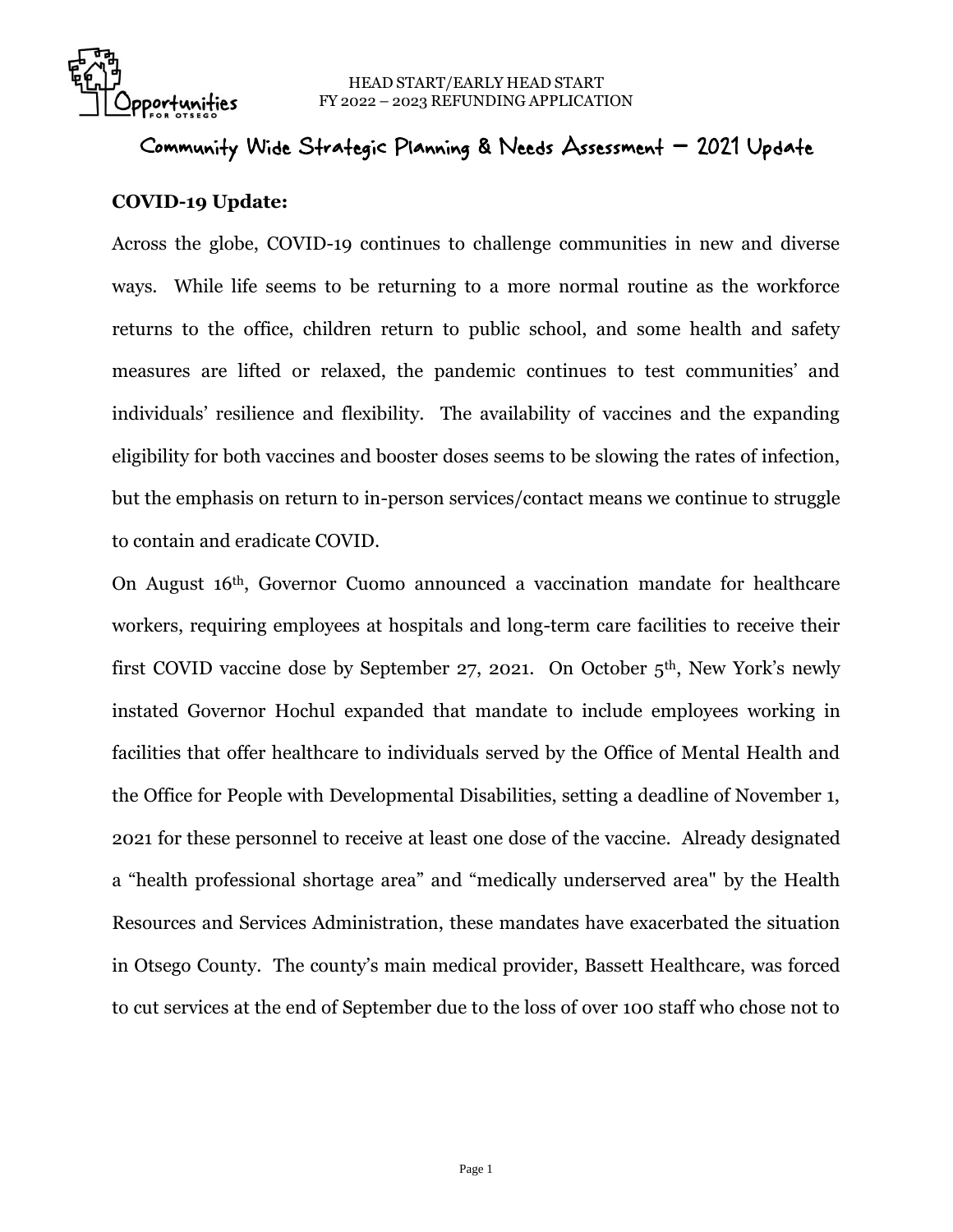get vaccinated.<sup>1</sup> Otsego County is now suffering from an even greater shortage of healthcare workers, which has had a negative effect on an already struggling geographic area, resulting in a loss of available services, a reduced number of open facilities, increased wait times at provider offices, and decreased availability of appointments. Since the pandemic started, impacts on Otsego County have included rising unemployment rates, small business closures, a hit to summer tourism (which is one of the main economies in Otsego County), reduced public transportation services, a strain on our already overtaxed healthcare system, and a reduction in the availability of community resources. As of December 3, 2021, the county's transmission rate was considered "high", and there have been a total of 6,796 positive COVID cases and 89 COVID-related deaths.2 This represents a 413% increase in the number of positive cases and a 1,013% increase in the number of deaths in Otsego County since the same time last year. The graph below demonstrates the number of monthly COVID cases reported in Otsego County since January 2020. Currently, 78% of New York's population has received at least one dose of a COVID vaccine, and 68% of the total population have been fully vaccinated.3 These percentages are slightly lower for Otsego County, where 62% of the population have received at least one dose, and 58% are fully vaccinated.<sup>4</sup>

l

<sup>1</sup> Retrieved fro[m https://www.allotsego.com/bassett-healthcare-forced-to-cut-service-because-of-worker-shortages/](https://www.allotsego.com/bassett-healthcare-forced-to-cut-service-because-of-worker-shortages/) on December 6, 2021.

<sup>&</sup>lt;sup>2</sup> Retrieved fro[m https://www.otsegocounty.com/departments/d-m/health\\_department/covid19.php](https://www.otsegocounty.com/departments/d-m/health_department/covid19.php%20on%20December%203) on December 3, 2021.

<sup>&</sup>lt;sup>3</sup> Retrieved fro[m https://usafacts.org/visualizations/covid-vaccine-tracker-states/state/new-york](https://usafacts.org/visualizations/covid-vaccine-tracker-states/state/new-york%20on%20December%206) on December 6, 2021.

<sup>4</sup> Retrieved fro[m https://covidactnow.org/us/new\\_york-ny/county/otsego\\_county/?s=26461550](https://covidactnow.org/us/new_york-ny/county/otsego_county/?s=26461550) on December 6, 2021.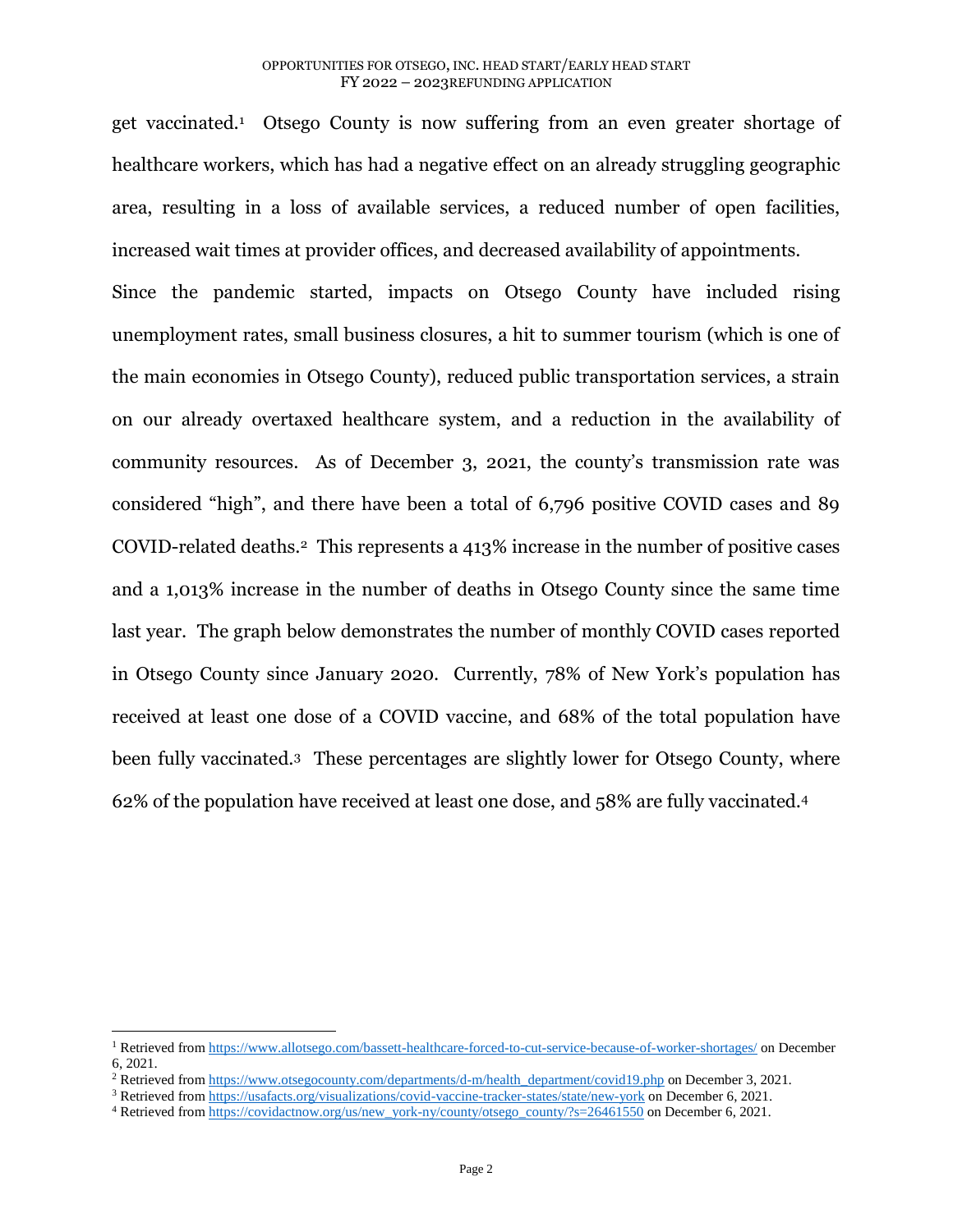

## **COVID-19 Cases Reported per month**

Since many of Opportunities for Otsego's (OFO's) Head Start (HS) centers are located in public schools, we have had to comply with district mandates in regard to operating these centers. Some of these mandates have included smaller class sizes, mask requirements, designated spaces for children (including desks to ensure they are maintaining 6 feet of distance), and a reduction in the number of people allowed in the building/classroom. Although regulations have been more stringent than usual, we were able to open all of our centers for in-person services in September 2021, and fullday classrooms returned to their normal 6.5 hours/day schedule. Except for a closure here or there (for either confirmed COVID cases in our HS classrooms or in the school district buildings where classrooms are located) we have been fortunate to continue offering consistent, face-to-face services to allow children the hands-on experiences they need to establish a strong educational foundation.

 $\overline{a}$ <sup>5</sup> Retrieved fro[m https://www.otsegocounty.com/departments/d-m/health\\_department/covid19.php](https://www.otsegocounty.com/departments/d-m/health_department/covid19.php%20on%20December%203) on December 3, 2021.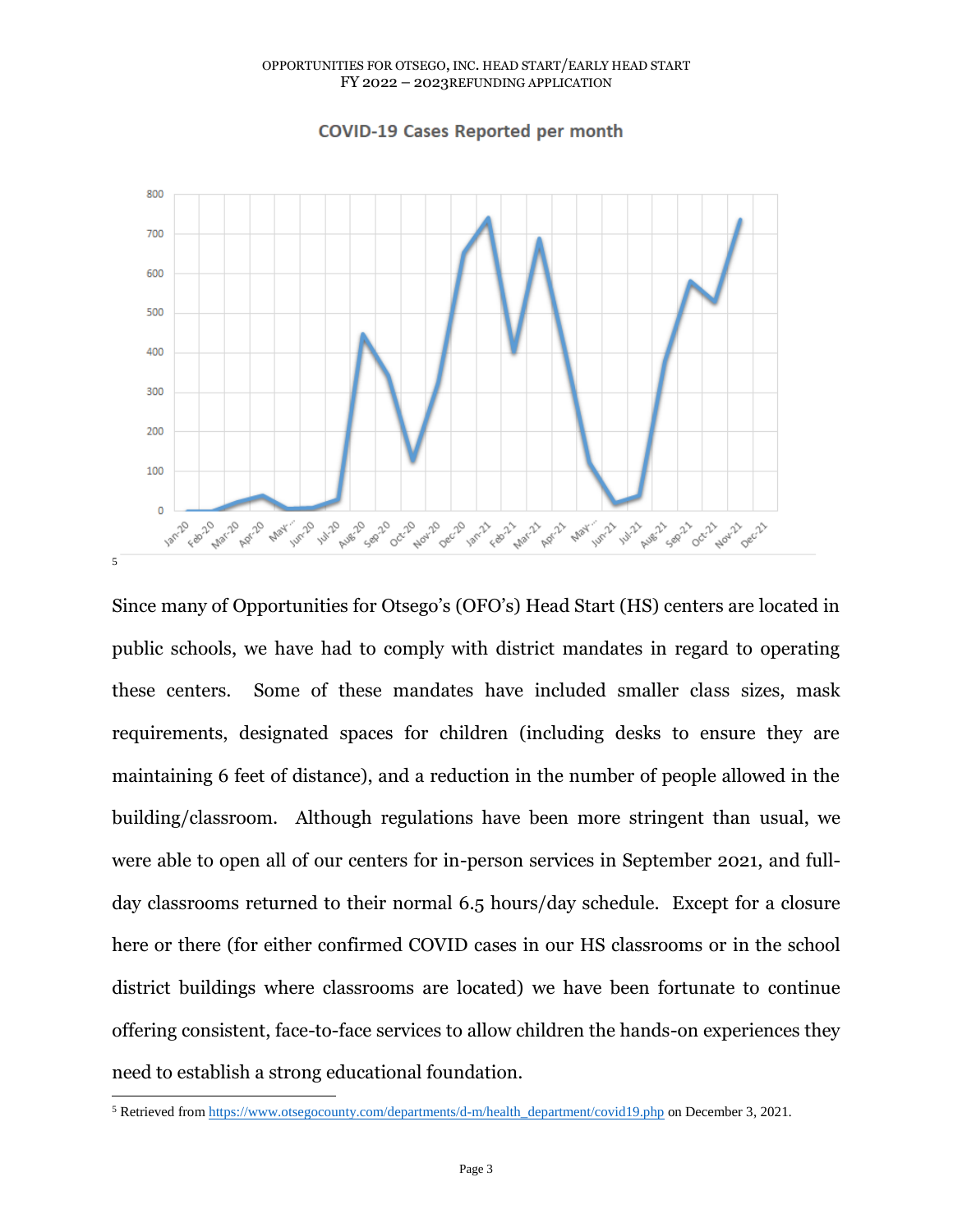## **Community-wide Update:**

According to the American Community Survey, 21.7% of children ages 5 and younger in Otsego County are living in poverty, which is only slightly higher than New York State's rate of 20.8%.<sup>6</sup> The New York State Kids' Well-being Indicators Clearinghouse reports that 1.7% of the birth-17 age group in Otsego County are receiving public assistance, 16.5% are receiving Supplemental Nutrition Assistance Program benefits, 2.2% are receiving Supplemental Security Income, and 41.0% are receiving free or reduced-price school lunch (children enrolled in Kindergarten through 12th grade).7 Additionally, 2.4% of children ages birth-21 years in Otsego County are in foster care, which is lower than New York State's rate of 2.9%.<sup>8</sup>

Compounded by poverty issues, transportation continues to be a hurdle many families in Otsego County grapple with. Transportation presents a barrier in many ways – the vast land area of Otsego County makes obtaining goods or services to meet basic needs hard for many families; accessing employment and/or education can pose a challenge; families often seek housing in more affordable rural areas that do not have access to public transportation; the harsh upstate New York winter leaves many main roadways in terrible condition, contributing to the wear-and-tear of vehicles; high maintenance costs mean low-income families tend to purchase less reliable vehicles due to the lower price associated with these vehicles. Many families own and share one vehicle, forcing them to prioritize either employment or attaining needed services on a far too consistent basis. The Community Foundation for South Central New York's Community Assessment states that transportation is a significant barrier to employment,

<sup>7</sup> Retrieved fro[m https://www.nyskwic.org/get\\_data/county\\_report\\_detail.cfm?countyID=36077](https://www.nyskwic.org/get_data/county_report_detail.cfm?countyID=36077) on December 6, 2021.

l

<sup>6</sup> Retrieved fro[m https://data.census.gov/cedsci/table?tid=ACSDP5Y2019.DP03&g=0400000US36\\_0500000US36077](https://data.census.gov/cedsci/table?tid=ACSDP5Y2019.DP03&g=0400000US36_0500000US36077) on December 6, 2021.

<sup>8</sup> Ibid.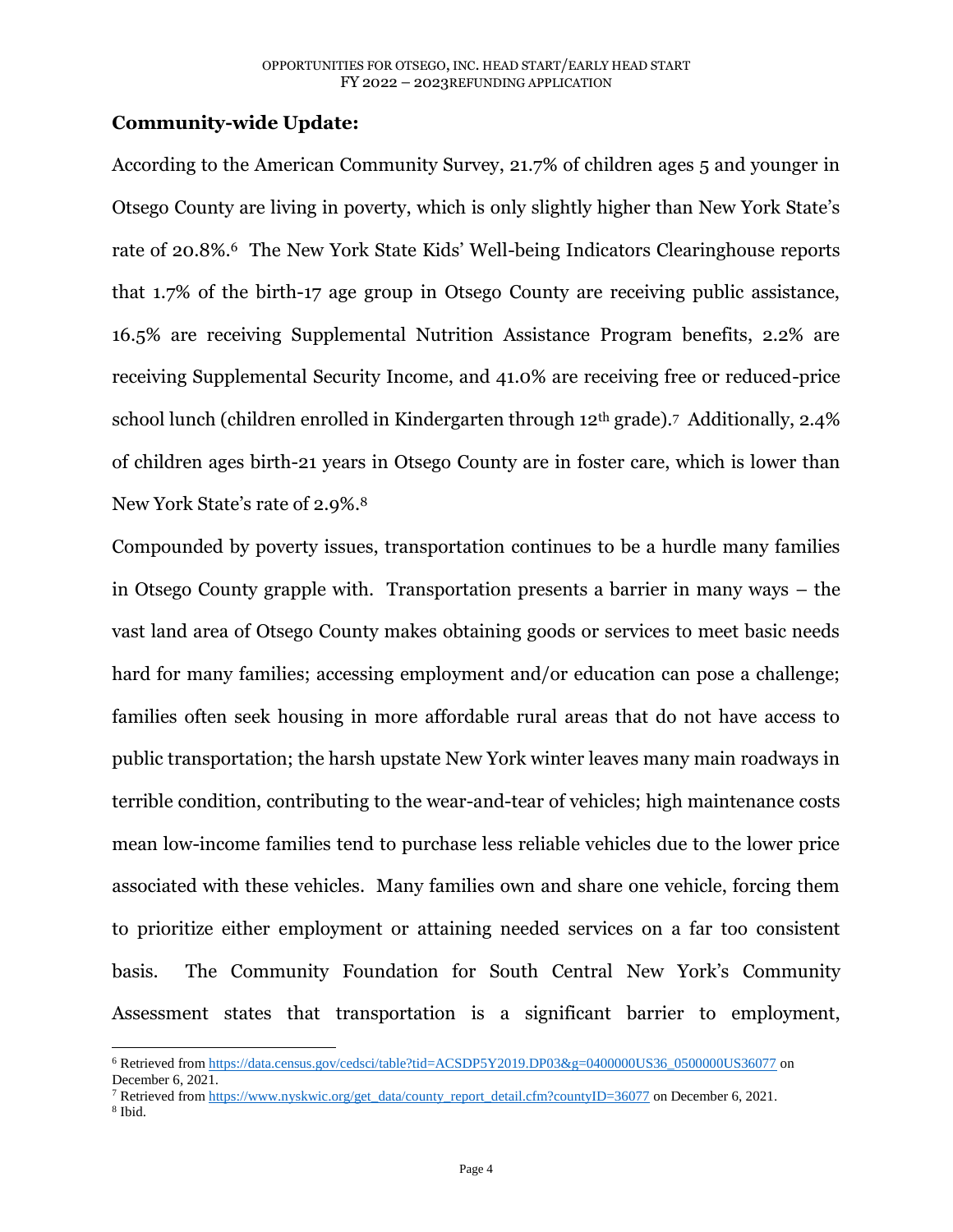particularly for lower-income workers, and access to transportation is considered an issue for all counties in the South Central region.9 Rising gasoline prices have also impacted families and created another layer of hardship when it comes to transportation. The Consumer Price Index for gasoline increased an astounding 49.6% as of October 2021.10 Over the last 3 years gasoline prices have fluctuated, with the lowest price point at \$2.08 and the highest price point at \$3.24, representing a 56% increase during that time period. 11 According to the OFO Otsego County Community Needs Assessment, 72.3% of survey respondents see transportation as a problem in this area.<sup>12</sup> Bus routes that don't meet needs, bus schedules that don't meet needs, and cost of taxis/public transportation were cited as the greatest community challenges faced by residents in regard to transportation.<sup>13</sup> For income eligible families living outside of Oneonta, this can pose a hardship in attaining HS/EHS center-based services for their children. Families enrolled in part-day classrooms have reported on annual parent satisfaction surveys that they often have a hard time justifying the cost of two roundtrips to the nearest HS/EHS center each day considering the relatively short amount of time their children attend the program.

In addition to barriers to transportation and healthcare, it has become increasingly apparent in the wake of COVID that Otsego County also struggles with connectivity and broadband access. While we know that the rural and expansive nature of the county has created hardships for many households in regard to access to high-speed or reliable internet services, this became alarmingly clear during the height of COVID-19. To limit

l

<sup>9</sup> Retrieved fro[m https://donorswhocare.org/wp-content/uploads/2020/01/Fostering-Leadership-in-CFSCNY-Region-Final-](https://donorswhocare.org/wp-content/uploads/2020/01/Fostering-Leadership-in-CFSCNY-Region-Final-Report-with-Appendices.pdf)[Report-with-Appendices.pdf](https://donorswhocare.org/wp-content/uploads/2020/01/Fostering-Leadership-in-CFSCNY-Region-Final-Report-with-Appendices.pdf) on December 7, 2021.

<sup>&</sup>lt;sup>10</sup> Retrieved fro[m https://www.bls.gov/charts/consumer-price-index/consumer-price-index-by-category-line-chart.htm](https://www.bls.gov/charts/consumer-price-index/consumer-price-index-by-category-line-chart.htm%20on%20December%207) on [December 7,](https://www.bls.gov/charts/consumer-price-index/consumer-price-index-by-category-line-chart.htm%20on%20December%207) 2021.

<sup>&</sup>lt;sup>11</sup> Retrieved fro[m https://www.gasbuddy.com/charts](https://www.gasbuddy.com/charts%20on%20December%207) on December 7, 2021.

<sup>&</sup>lt;sup>12</sup> Retrieved fro[m https://ofoinc.org/files/3516/3604/6177/CNA\\_2021-Summary.pdf](https://ofoinc.org/files/3516/3604/6177/CNA_2021-Summary.pdf%20on%20December%207) on December 7, 2021.

<sup>13</sup> Ibid.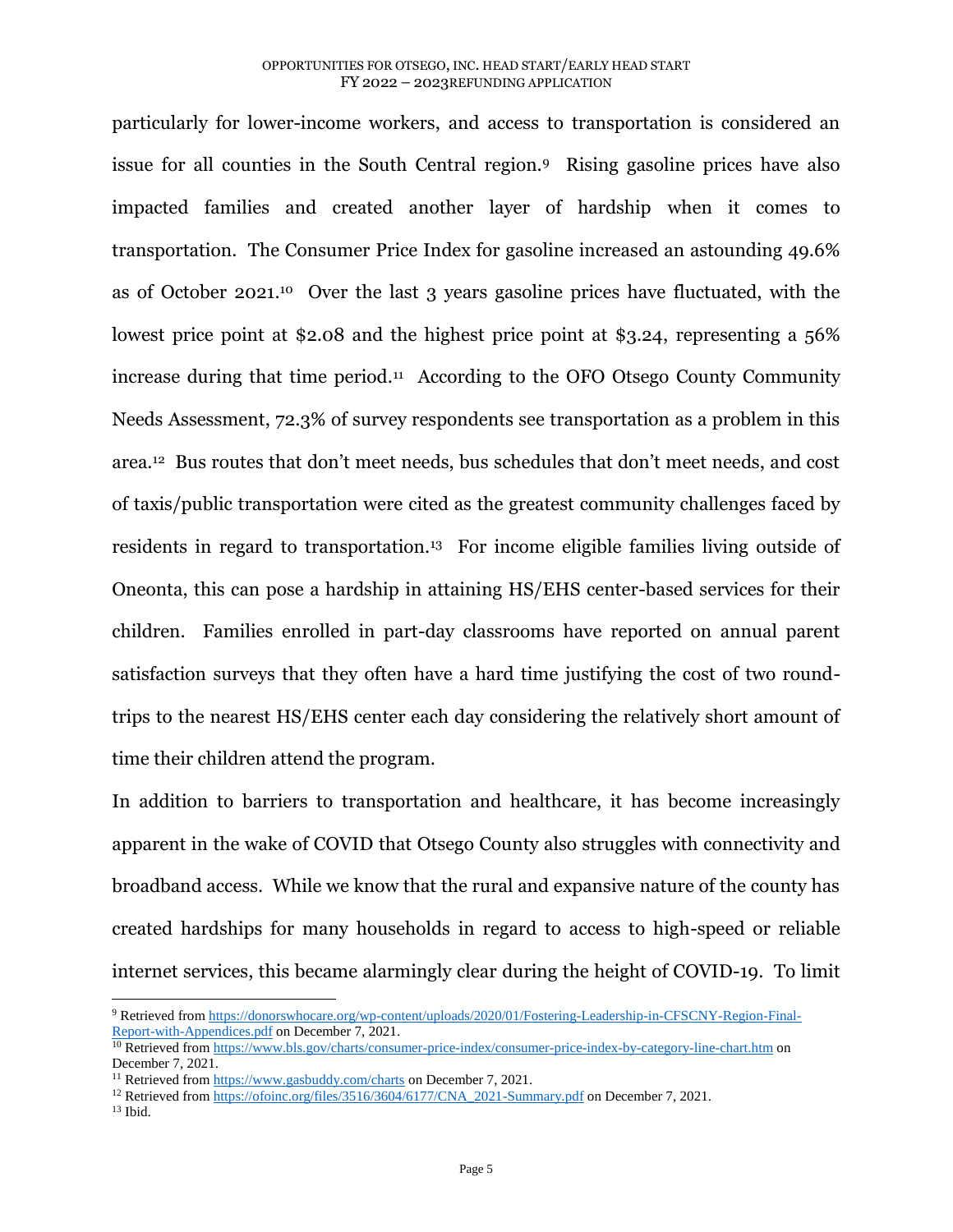exposure and reduce the need for in-person services, many healthcare centers in the county opted to offer telehealth services. In theory, this was a good work-around to continue providing services during a pandemic, however due to the lack of broadband access, many households were unable to utilize these services to meet their medical needs. This was also an issue when school districts operated (at least in part) virtually during the 2020-2021 school year. Children struggled to join virtual classrooms or submit classwork electronically throughout Otsego County, falling behind peers with reliable internet access and creating undue frustration for many families during already turbulent and unsure times. Although the percentage of households with a computer is similar to New York State (86.2% in Otsego County vs. 86.8% in New York State), fewer households in Otsego County have a broadband internet subscription (75.4% in Otsego County vs. 78.9% in New York State).<sup>14</sup> Furthermore, 38% of residents don't have access to fixed wireless internet service.<sup>15</sup>

OFO's HS program competes for enrollment with the county's UPK programs as income eligible families tend to choose UPK services over HS services and New York's rising minimum wage moves families out of eligibility for HS services. While HS provides more family, support, and health services, UPK's full day schedule and door-to-door transportation services are attractive program components that appeal to not only working parents, but to those that are experiencing transportation issues. In an effort to be proactive about meeting new regulations laid out in the HS Program Performance Standards released in September 2016, and in order to be competitive with UPK hours of operation, OFO expanded program hours in 7 of its 12 classrooms since September

 $\overline{a}$ 

<sup>&</sup>lt;sup>14</sup> Retrieved fro[m https://cms2files.revize.com/otsegocountyny/OCDOH/2019%20CHNA-CSP-CHIP%20AOF-BMC-](https://cms2files.revize.com/otsegocountyny/OCDOH/2019%20CHNA-CSP-CHIP%20AOF-BMC-Otsego%20Co%20FINAL.pdf)[Otsego%20Co%20FINAL.pdf](https://cms2files.revize.com/otsegocountyny/OCDOH/2019%20CHNA-CSP-CHIP%20AOF-BMC-Otsego%20Co%20FINAL.pdf) on December 6, 2021.

<sup>&</sup>lt;sup>15</sup> Retrieved fro[m https://ofoinc.org/files/3516/3604/6177/CNA\\_2021-Summary.pdf](https://ofoinc.org/files/3516/3604/6177/CNA_2021-Summary.pdf%20on%20December%203) on December 3, 2021.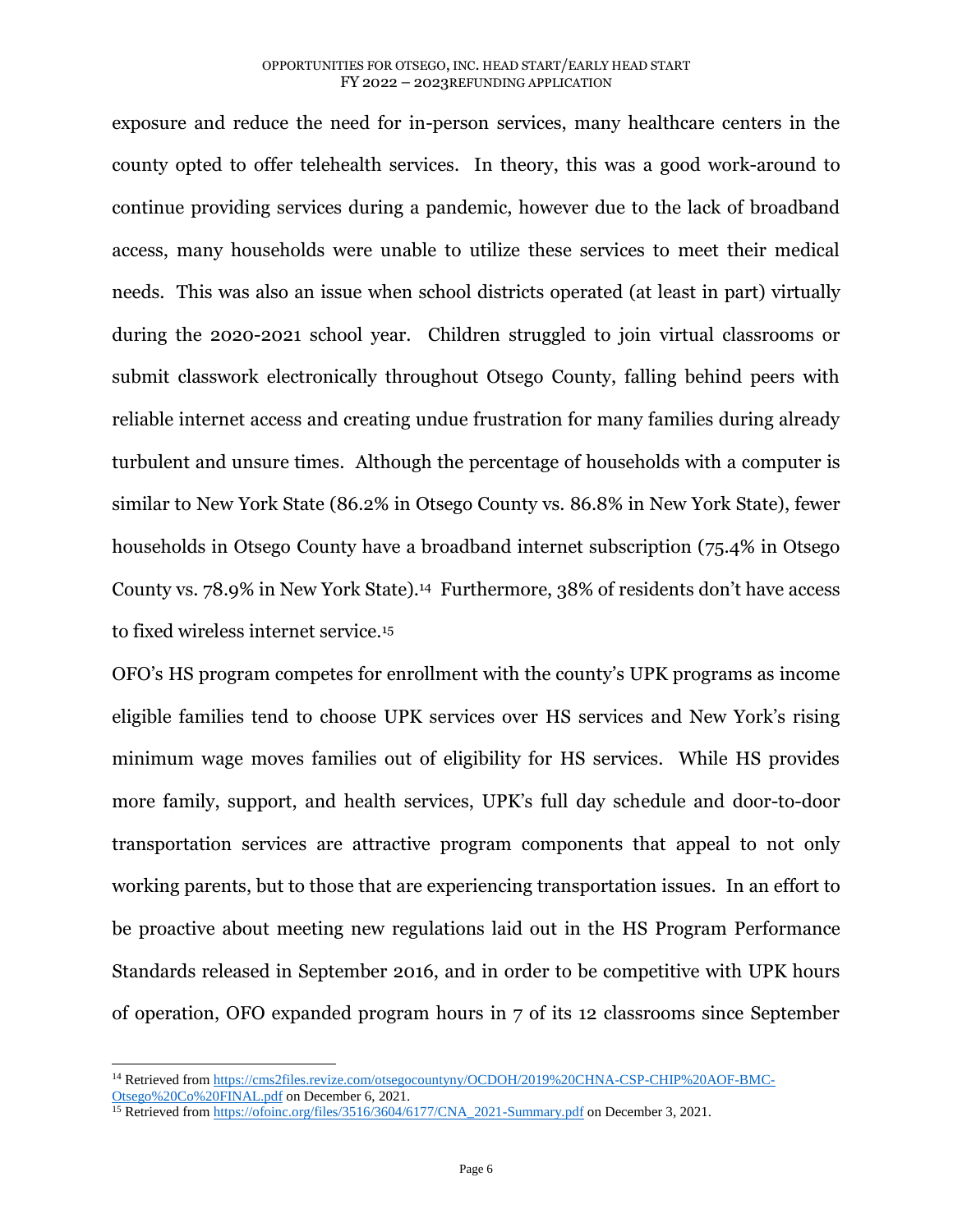2017 as funding was released to support those increases. These classrooms shifted from 4 hours of programming per day to 6.5 hours. For the second year in a row, UPK capacity county-wide has declined since last program year. While not every district has seen a reduction in their number of funded slots, 56% of districts in Otsego County have seen a decrease in the number of children they are funded to serve. Additionally, in light of the pandemic, UPK programs in the county have continued to struggle to meet funded enrollment this program year, leaving most districts with numerous UPK slot vacancies. There are currently 9 school districts within the county that offer UPK services, with a total capacity to serve 251 four year olds.16 During the 2020-2021 school year, these districts had the capacity to serve 261 children; this represents a loss of 10 funded slots since this time last year. In spite of an overall loss of funded slots, a recent UPK expansion provided funding for the Otego-Unadilla district to start providing UPK services, for a total of 27 new slots. Eight of these 9 districts provide full-day UPK programs. Although the programs in these school districts are currently serving four year olds, UPK has been expanding across the state to start providing services to three year olds as well. There are three more school districts that currently do not offer UPK programs in Otsego County (Cooperstown, Laurens, Gilbertsville-Mount Upton) that will be implementing UPK in September 2022 as a result of increased UPK funding. This means that of the 12 school districts located in the county, all of them will be offering at least one UPK classroom in the 2022-2023 school year. This expansion will allow for the addition of 60 UPK slots county-wide.17 OFO currently has a HS classroom in both Cooperstown and Laurens; the Cooperstown district has not shared information

 $\overline{a}$ 

<sup>16</sup> Retrieved fro[m http://www.nysed.gov/early-learning/state-administered-prekindergarten-programs-allocations-and-financial](http://www.nysed.gov/early-learning/state-administered-prekindergarten-programs-allocations-and-financial-forms%20on%20December%209)forms [on December 9,](http://www.nysed.gov/early-learning/state-administered-prekindergarten-programs-allocations-and-financial-forms%20on%20December%209) 2021.

 $17$  Ibid.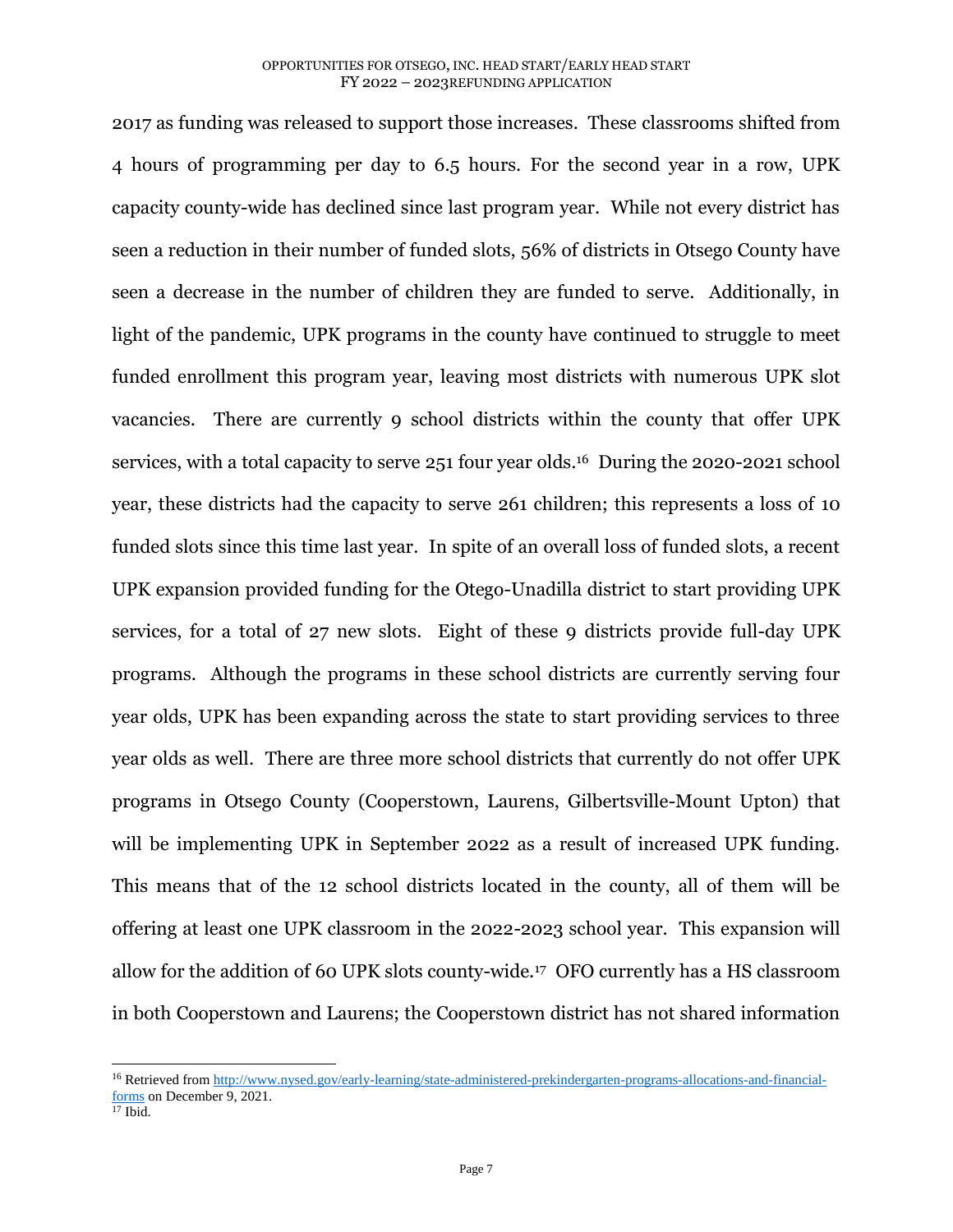about how they plan to proceed yet, but Laurens notified us that they will not renew our contract and will be cutting ties with HS when the program ends in June 2022. This UPK expansion will mean the reduction of at least one HS classroom with the capacity to serve 17 children in Laurens, but will more likely mean the reduction of two HS classrooms (Laurens and Cooperstown) with the total capacity to serve 34 children.

Under-enrollment in HS has been an ongoing challenge for OFO over the past nine program years. The program has experienced chronic under-enrollment each year, starting in the 2015-2016 program year. The last time OFO was able to report full enrollment for HS was in March 2015. Based on direction and guidance from Regional Office, the program developed and submitted several Enrollment Action Plans laying out action steps with the intent to be fully enrolled with viable wait lists. Addressing under-enrollment, ensuring viable wait lists, and finding new outreach and recruitment methods have also been program goals since 2014 and built into annual Program Improvement Plans. Despite having Enrollment Action Plans and program goals in place, OFO has continued to struggle to meet funded enrollment. The number of families enrolling and withdrawing from HS has increased considerably over the past several program years; primary reasons given are that the family is moving out of the service area, that children require an alternate more intensive program setting (recommended through the CPSE process), and barriers to transportation which are preventing families from accessing HS services. In the pandemic era, families have also been enrolling and withdrawing their children based on their comfort level (or lack thereof) with in-person services, numbers of children and staff in classrooms, and general health and safety concerns. OFO submitted a Change of Scope application in June 2018 seeking to reduce HS funded enrollment from 295 to 206; this request was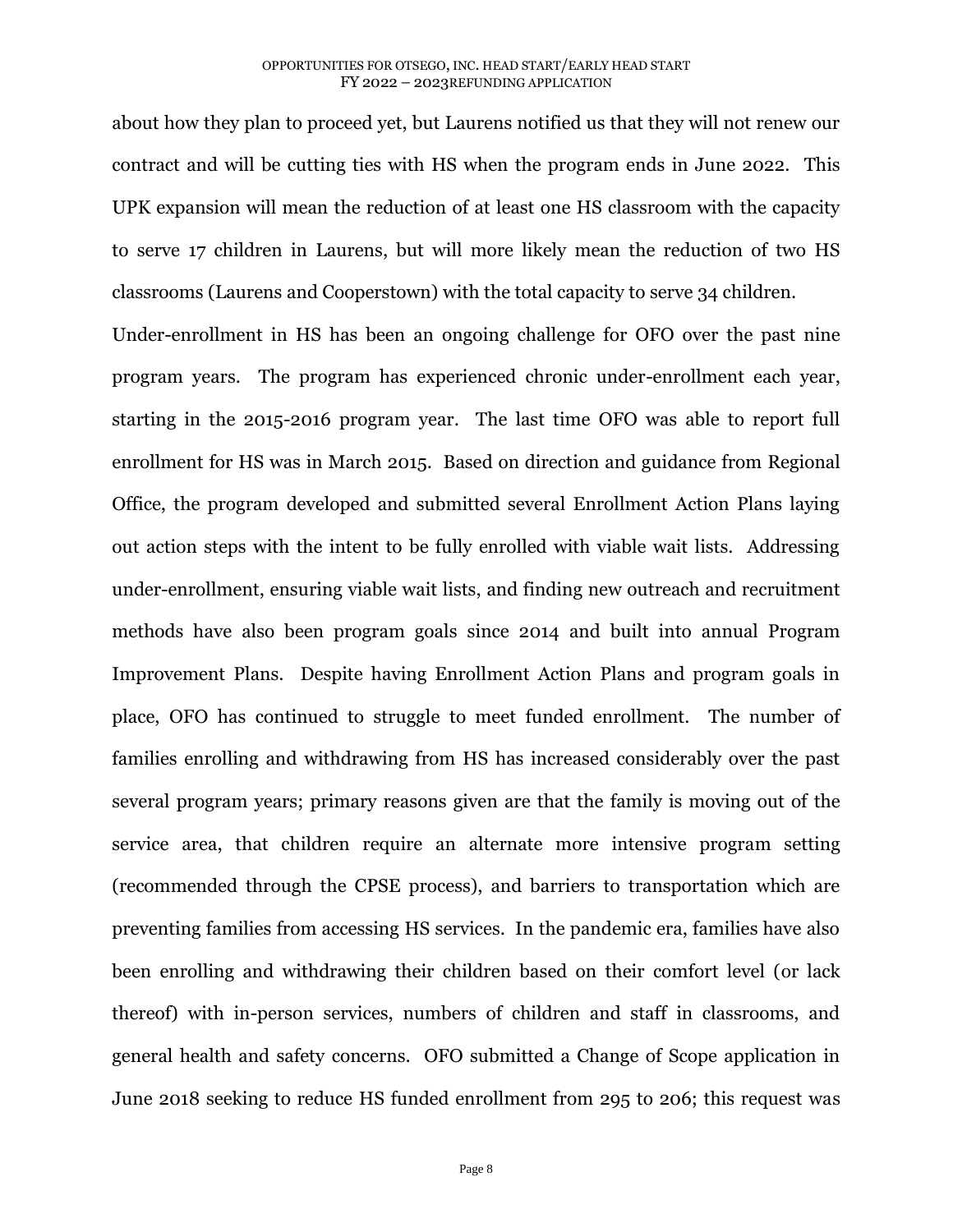approved in July 2019. Despite reducing enrollment, the program has yet to meet the new enrollment number. For the second year in a row, both OFO's HS program and UPK programs in Otsego County are struggling to meet respective funded enrollment numbers, which is reflective of the fear and hesitancy parents are feeling right now in regard to sending their children to school during the pandemic.

There is an identified lack of licensed day care centers in Otsego County. Historically, this lack of licensed care applied especially to the availability of centers that provide services to infants and toddlers, however now we are seeing a loss in regard to the availability of preschool-aged and school-aged child care slots as well. The New York State Office of Children and Family Services reports a total of 6 day care centers in the county, with a total capacity to serve 40 infants, 54 toddlers, 293 preschoolers, and 97 school-aged children.18 This represents an increase of 1 facility and 18 preschool slots in the past year. Additionally, HS provides services to 206 preschoolers and EHS provides services to 8 toddlers in a center-based setting. Otsego County has 7 licensed Family Day Care providers and 9 licensed Group Day Care providers, with a capacity to serve 42 and 108 children (ages 6 weeks to 12 years) respectively.19 This represents a decrease of 2 Family Day Care facilities and 4 Group Day Care facilities, and a total loss of 60 child care slots in these categories since last year. There is an extended day program that offers school-age only child care for a capacity of 40 additional children in this age group.20 This represents a decrease of 1 school-aged child care facility, for a decrease of 40 school-aged slots, in the past year. The Community Foundation for South Central

 $\overline{a}$ 

<sup>&</sup>lt;sup>18</sup> Retrieved fro[m https://ocfs.ny.gov/programs/childcare/looking/ccfs-search.php](https://ocfs.ny.gov/programs/childcare/looking/ccfs-search.php%20on%20November%2023) on November 23, 2021.

<sup>19</sup> Ibid.

 $20$  Ibid.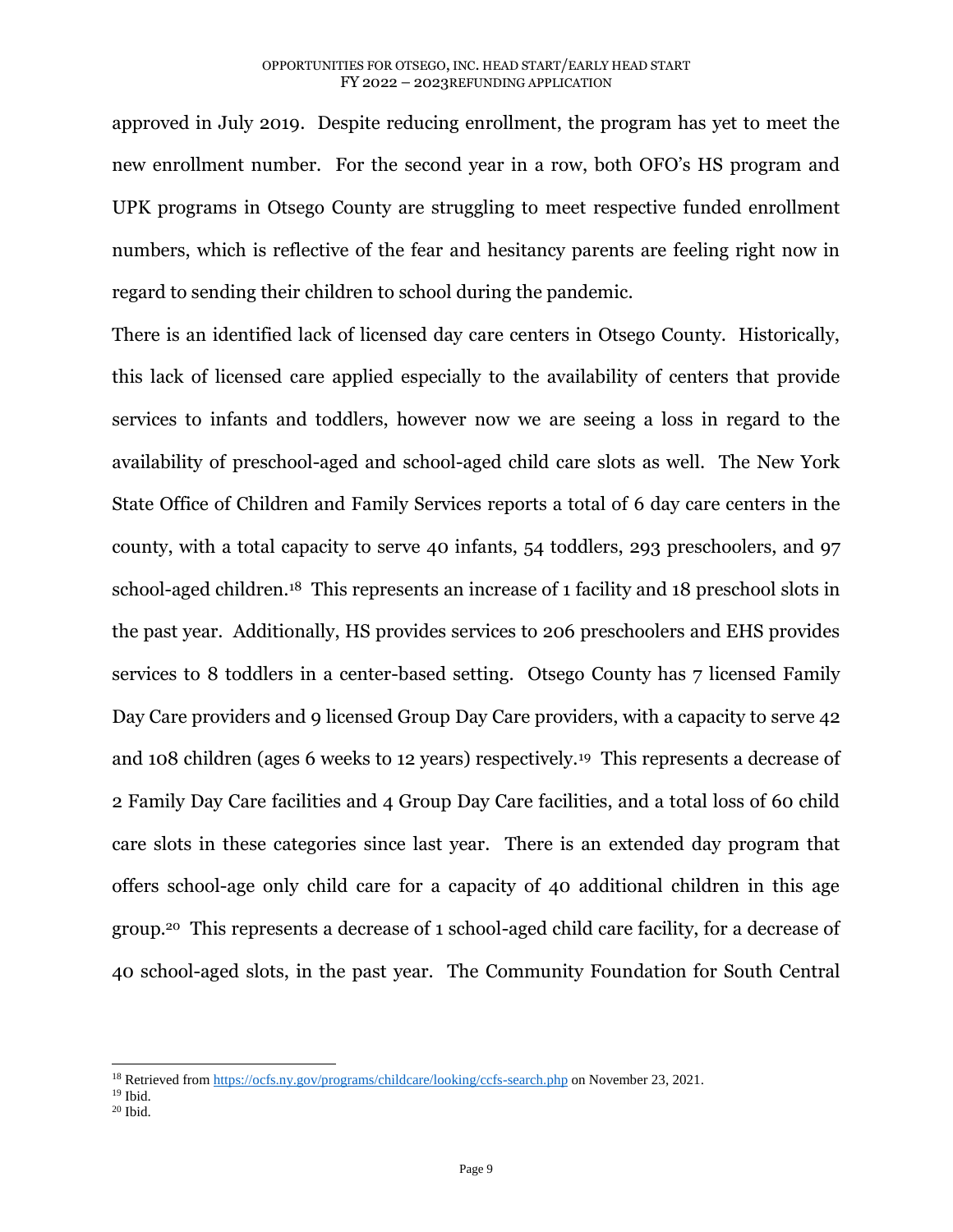New York's Need Assessment states that there are 4,243 children in either unregulated care or not receiving services at all, 1,512 of which are under 5 years of age.<sup>21</sup>

OFO operates the county's only homeless shelter through its Emergency Housing Assistance Program. The shelter is located in the city of Oneonta and typically provides 18 beds to individuals and families in need of housing through 2 family rooms (with a total of 8 beds) and 5 individual/couple rooms. Due to COVID restrictions, capacity has been reduced and double occupancy rooms have been turned into single/couple rooms, leaving current capacity at 14 beds. When a need arises for more space, families are sheltered in area motels, for an average of 20 people sheltered per day.<sup>22</sup> According to the OFO 2020-2021 Annual Report, during the October 2020 to September 2021 time period: 79 homeless households were provided emergency housing through the agency's domestic violence and emergency housing shelters; 23 homeless households attained permanent housing through support and financial assistance offered by the agency; and 19% of clients served were homeless.23 During the 2019-2020 school year, there were 99 homeless students in Otsego County.24 The largest population of homeless students were in the Oneonta City School District (38), Richfield Springs Central School (17), Edmeston Central School (15), and Otego-Unadilla Central School (14), with the highest rates of homeless students in Edmeston (4.2%), Richfield Springs (4.2%), and Laurens (3.0%). <sup>25</sup> Kindergartners have the highest rate of homelessness among school-aged children in Otsego County (12.9%), followed by first graders (11.8%), and third, fourth,

 $\overline{\phantom{a}}$ 

<sup>21</sup> Retrieved fro[m https://donorswhocare.org/wp-content/uploads/2018/10/CFSCNY-Needs-Assessment-Otsego-County](https://donorswhocare.org/wp-content/uploads/2018/10/CFSCNY-Needs-Assessment-Otsego-County-rev.1.19.16.pdf%20on%20December%206)rev.1.19.16.pdf [on December 6,](https://donorswhocare.org/wp-content/uploads/2018/10/CFSCNY-Needs-Assessment-Otsego-County-rev.1.19.16.pdf%20on%20December%206) 2021.

<sup>22</sup> Ibid.

<sup>&</sup>lt;sup>23</sup> Retrieved fro[m https://ofoinc.org/files/3116/3879/6099/AR\\_2020\\_2021\\_FINAL\\_12062021.pdf](https://ofoinc.org/files/3116/3879/6099/AR_2020_2021_FINAL_12062021.pdf%20on%20December%207) on December 7, 2021.

<sup>&</sup>lt;sup>24</sup> Retrieved fro[m https://nysteachs.org/topic-resource/data-on-student-homelessness-nys/](https://nysteachs.org/topic-resource/data-on-student-homelessness-nys/) on December 7, 2021.

<sup>25</sup> Ibid.